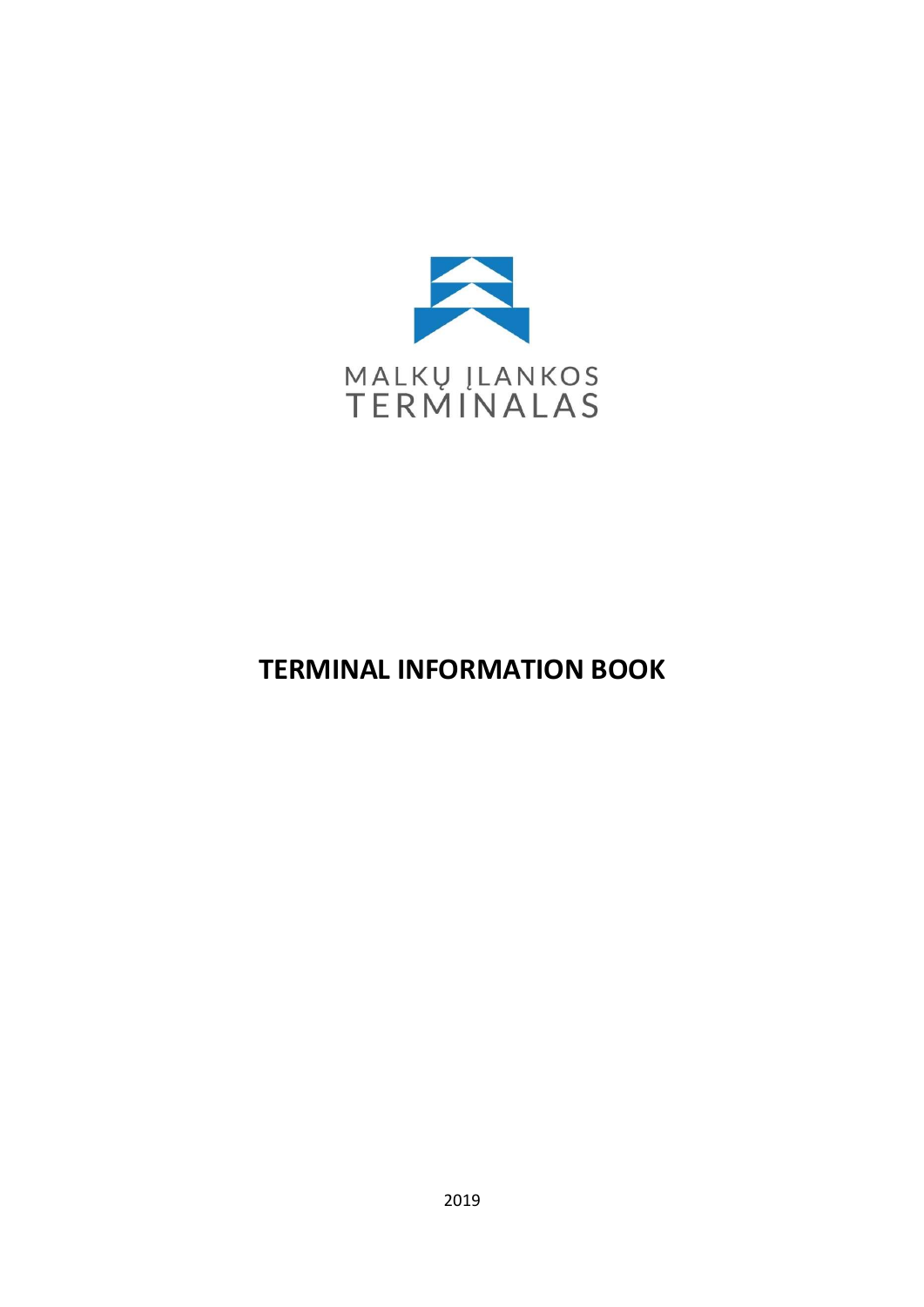## 1. INTRODUCTION

JSC Malkų įlankos terminalas is a stevedoring company based in Klaipeda port. The company provides handling and storage of general, brake bulk, bulk cargo .

# 2. CONTACT INFORMATION

# 2.1. JSC MALKŲ ĮLANKOS TERMINALAS

Minijos str. 180, LT-93269 Klaipeda, Lithuania Phone: +370 46 300 656; Fax: +370 46 300 657 E-mail: info@mit.lt Website: www.mit.lt

#### 2.2. EMERGENCY CONTATCS

| Contacts                                  | Telephone Number / VHF                    |  |
|-------------------------------------------|-------------------------------------------|--|
| <b>Emergency Response Centre</b>          | 112                                       |  |
| (European Emergency Number)               |                                           |  |
| Port Control Department (PCD)             | +370 46 499704, mobile +370 612 54144     |  |
| (Dispatcher - Coordinator)                | VHF 10 (Call sign: Radio 12)              |  |
| Marine Rescue and Coordination Centre     | +37046391257                              |  |
|                                           | VHF 16 (Call sign: Klaipeda Rescue Radio) |  |
| Port Police                               | +37046354563                              |  |
| <b>Terminal Security officer</b>          | +370 618 70585                            |  |
| safety<br>Terminal Head of Health,<br>and | +370 698 53160                            |  |
| environmental protection department       |                                           |  |
| Klaipėda Harbor Master                    | +37046499688                              |  |

#### 2.3. TERMINAL CONTACTS

| Terminal shift master | +370 609 80822 |
|-----------------------|----------------|
| Main guard post       | +370 652 39145 |

## 3. PORT INFORMATION

## 3.1. ARRIVAL INFORMATION REQUIREMENTS

A vessel in anchorage or at Sea Buoy No. 1 is considered to be arrived. Details governing Notice of Readiness and commencement of lay time depend on charter party terms.

Vessel has to obtain free practice on arrival. In case of suspected disease or fever on board, the Master must inform Agent in order to receive further instructions.

Preferred method of communication is by email to Agent, receiver, shipper etc.

Port radio station Klaipeda Radio operates throughout 24 hours on the following channels: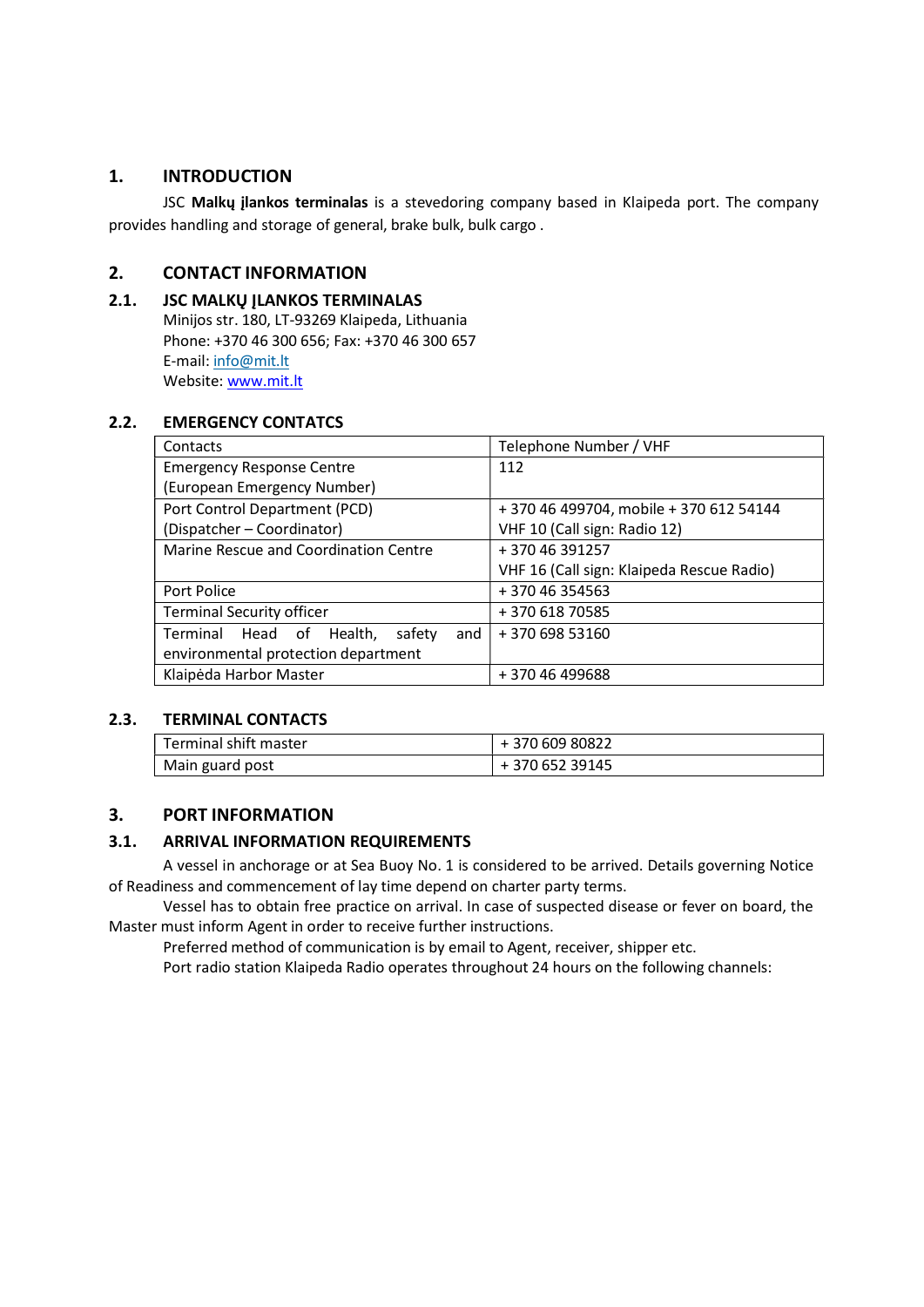| Call Sign         |                                        | Channel |
|-------------------|----------------------------------------|---------|
| Klaipeda Radio-5  | <b>Vessel Traffic Service, Pilots</b>  | 16, 9   |
|                   | Klaipeda Radio-32   Port State Control | 10      |
| Klaipeda Radio-12 | Port Dispatcher                        | 10      |

# 3.2. PORT HEALTH, IMMIGRATION, QUARANTINE AND CUSTOMS REGULATIONS AND **PROCEDURES**

Any necessary repatriation at Master's request, arranged by Agent and Immigration authorities. Master to advice by radio prior to arrival whether medical assistance required.

Each crew member allowed 40 cigarettes, or 20 cigarillos, or 10 cigars, or 50 g. tobacco; 0.5 liter of spirits, 0.75 liters of wine and 4 liters of beer.

Crew members allowed ashore with Seaman's Book.

#### 3.3. CHARTS AND NAUTICAL PUBLICATIONS

LT Chart No. 560710. BA Charts No. 2276 and 2288. BA Baltic Pilot, Vol. 2, NP 19.

#### 3.4. PILOTAGE REQUIREMENTS

Compulsory. Provided by the State Pilot Service. Pilot usually boards vessel at Light buoy No. 1 situated 3.0 n.m. west of the harbor entrance, or in bad weather inside the breakwaters. Pilot boarding position for LNG Carriers 1.0 n. m. west of the Light buoy No.1 (usual boarding position).

Pilot boats are fitted with AIS.

Pilots are available throughout 24 hours except during periods of dense fog and strong NW'ly winds when the pilot service is suspended.

#### 3.5. TOWAGE AND TUG ASSISTANCE

Mooring and unmooring of large sea-going vessels must be affected with tugs' assistance. Available throughout 24 hours. Number of tugs to be ordered depends on weather conditions and to be agreed upon between Master and Pilot. Master should order tugs via Agent, having agreed the number of required tugs with Vessel Traffic Service of the Port Authority (VTS) or Pilot. If a vessel is towed without a crew, the towing must be done under the guidance of the Master of the highest capacity tug. Tug's lines to be used.

Klasco Towage Assistance provides towage, mooring services, emergency, rescue and firefighting operations, ship escorting, and personnel launch service.

The following vessels are available:

| Name     | <b>BHP</b> | ВP   |  |
|----------|------------|------|--|
| Klasco-1 | 4516       | 55,0 |  |
| Klasco-2 | 4516       | 55,0 |  |
| Klasco-3 | 5000       | 60.0 |  |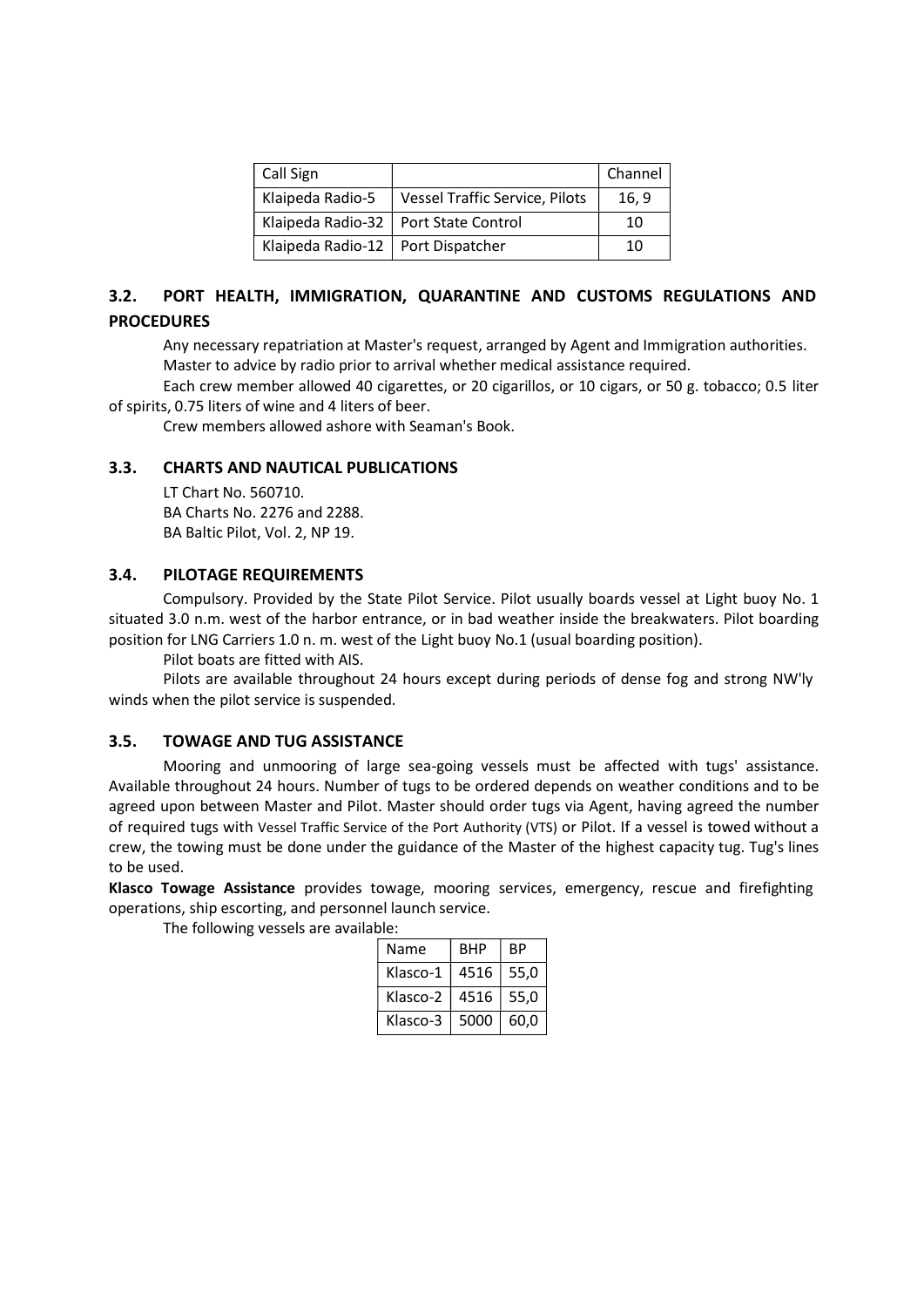JSC Towmar Baltic provides towage, mooring services; towing of floating cranes and barges; ship escort for safe passage; stand by at disabled vessels; barge transport; single buoy mooring assistance; tow out of offshore structures; crew change on anchorage; ship supply service on anchorage; fresh water supply.

| Name          | <b>BHP</b> | ВP   |
|---------------|------------|------|
| Tak 4         | 1740       | 30,0 |
| Tak 6         | 4600       | 55,0 |
| <b>Tak 10</b> | 5000       | 61,0 |
| <b>Tak 11</b> | 5000       | 61,0 |

## 3.6. BERTHING AND ANCHORAGE FACILITIES

Normally the mooring configuration is  $3 + 1$  fore and aft depending on weather conditions and berth. Vessel can use an anchor for berthing, however the anchor must be heaved up to the hawse pipe after mooring is completed. Mooring boats are not used in berthing operations. There are berthmooring gangs supplied by the port land user in the port.

On receiving a gale warning advising increasing SW'ly, W'ly, NW'ly winds and heavy swell, the Masters of vessels lying alongside the oil piers and Berths No. 4–6 (situated near the entrance) are to order tugs for pushing vessel to pier/ berth for safe lying alongside or to leave the pier/berth and proceed to open sea. Tankers must be positioned with their bows to the port entrance.

It is permitted to shift a vessel along the berth:

- without a Pilot, if the distance of movement does not exceed the length of the vessel for vessels with LOA less than 185 m.
- with a Pilot, if the distance of movement exceeds the length of the vessel, or LOA more than 185 m.

The Agent has to give to the port dispatcher notification of vessel's departure or re-mooring at least 2 hours prior to departure.

#### 3.7. SIGNIFICANT WEATHER FEATURES

In case of stormy weather or dense fog, vessel must wait at Outer Roads until entry permitted by Harbor Master. For vessels in the Outer Anchorage, when wind is over 15 m/s, vessel must heave up anchor and proceed to open sea.

Terminal loading equipment can work till 22 m/s wind. If is prognosis bad weather PCD inform terminals, agents and vessels to be prepared.

#### 3.8. AVAILABILITY OF FRESH WATER, PROVISIONS, BUNKERS AND LUBRICANTS

#### Port:

Fresh water from most of berths is supplied from shore.

Deliveries by trucks and bunker barge.

Provisions can be ordered via Agent.

Vessels can be stored by barge or truck. Trucks can proceed alongside at the berth. Forklift trucks can be used on the berth to handle stores. Customs regulations are in force regarding storing.

#### Malkų įlankos terminalas:

Fresh water is available at the quay No. 142.

Electricity (0.4 kW) is unavailable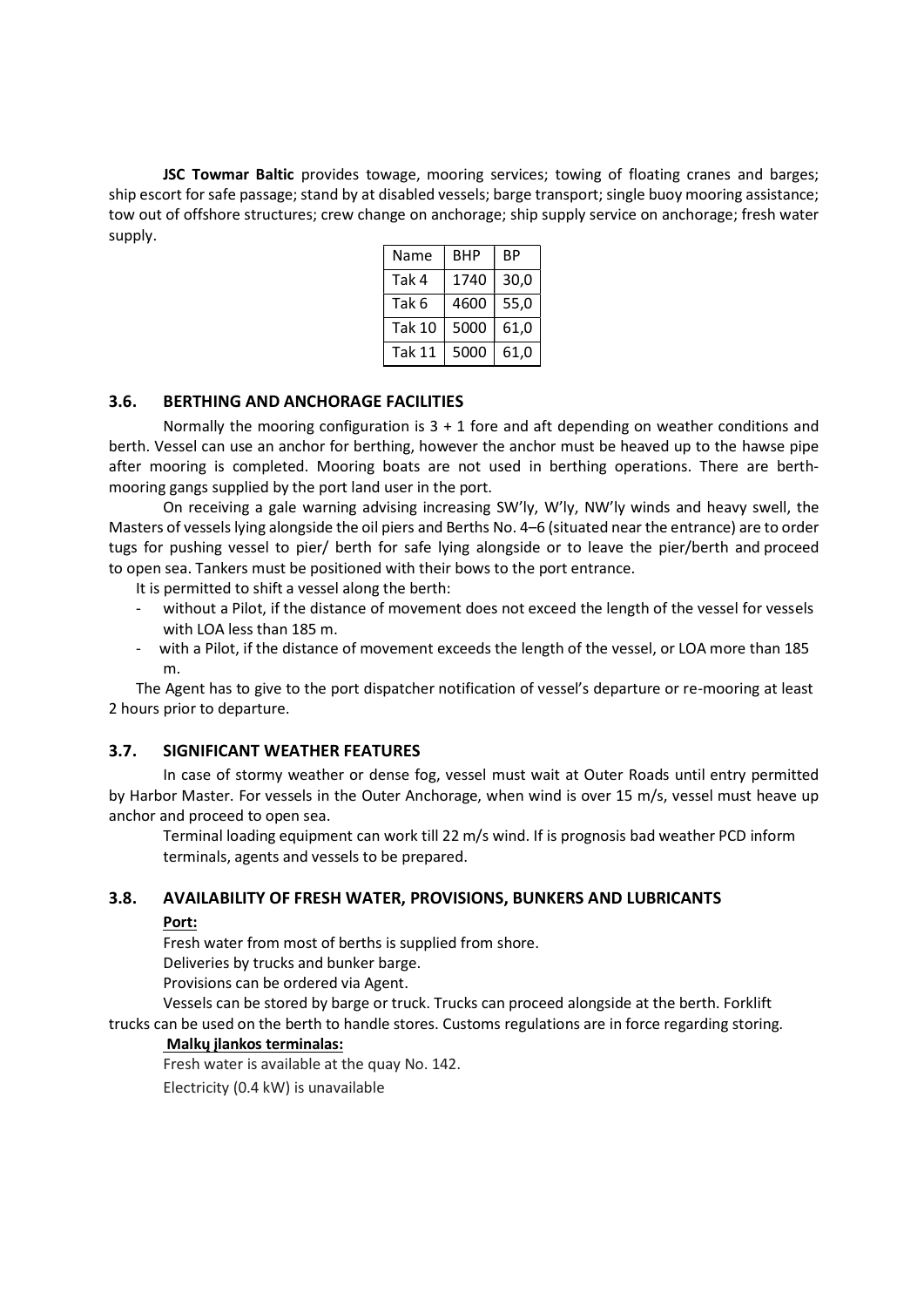# 3.9. MAXIMUM ALLOWED DRAUGHT, SPEED AND MINIMUM DEPTH OF WATER IN NAVIGATION CHANNELS

The width of the approach channel to the port is 150 m. with depth 15.5 m. in outer channel and 15.0 m.in inner channel before Buoy No. 11. Depths of the channel at a distance of 400–600 m. from the entrance alongside the Sea Channel are subject to change due to sand and mud brought down from the Kuršiy marios by the spring floods. The entrance is protected by the northern and southern breakwaters.

The length of the fairway from the harbor entrance up to the **Kiaulės nugara** shoal at the entrance to the Kuršių marios is 4 n.m., width varies from 125–300 m. and the depths are from 10.0– 14.5 m. (MWL).

The drafts for vessels navigating along the Sea Channel are as follows:

- from the entrance channel up to starboard hand Buoy No. 11 13.8 m;
- entrance to Malkų bay 13.2 m.
- at the Malkų įlankos terminalas berth No. 142 10 m.
- at the Malky jlankos terminalas berth No.  $141 9$  m.

All parameters (channel width, depth) is controlled by Harbour master.

In the whole port waters, the maximum set speed of vessels shall not exceed 8 knots. When passing areas where waves caused by the vessel pose danger, such a minimum speed shall be selected, which would still permit to control the vessel. In order to comply with the navigation safety requirements, the maximum permissible speed of the vessel may be changed at the instruction of the VTS operator on duty.

#### 3.10. WATER DENSITY AT THE PORT

Water density is approximately 1,0065 t per cubic meter (depending on seasonal and other influence). For more accurate date need to get information from surveyor company.

#### 3.11. REQUIREMENTS FOR SHIP'S DIMMENSIONS FOR NAVIGATION IN THE WATERWAYS

LOA 350 m., draft 13.8 m., beam unlimited. Vessels with LOA greater 200 m. than this must obtain prior permission from the Harbor Master.

#### 3.12. TIDAL AND CURRENT INFORMATION, AS IT AFFECTS SHIP MOVEMENTS

The water level can vary up to 0.9 m. above and below mean level, although variations of 0.6 m. are rare. Small variations of 0.3 m. are frequent. The level rises with strong winds from the W–NE and fall with winds between E–S. A rise may sometimes be caused by strong NW or SW winds blowing in west part of the Baltic Sea. Prevailing winds are westerly.

#### 3.13. RESTRICTIONS OR CONDITIONS ON THE DISCHARGE OF BALLAST WATER

Vessels coming into the Baltic Sea are required to exchange ballast water in the North Sea.

#### 3.14. STATUTORY DOCUMENTS

- Cargo Declarations
- Cargo Manifests
- Crew Effects Declarations
- Crew Lists
- General Declarations
- ISPS Declaration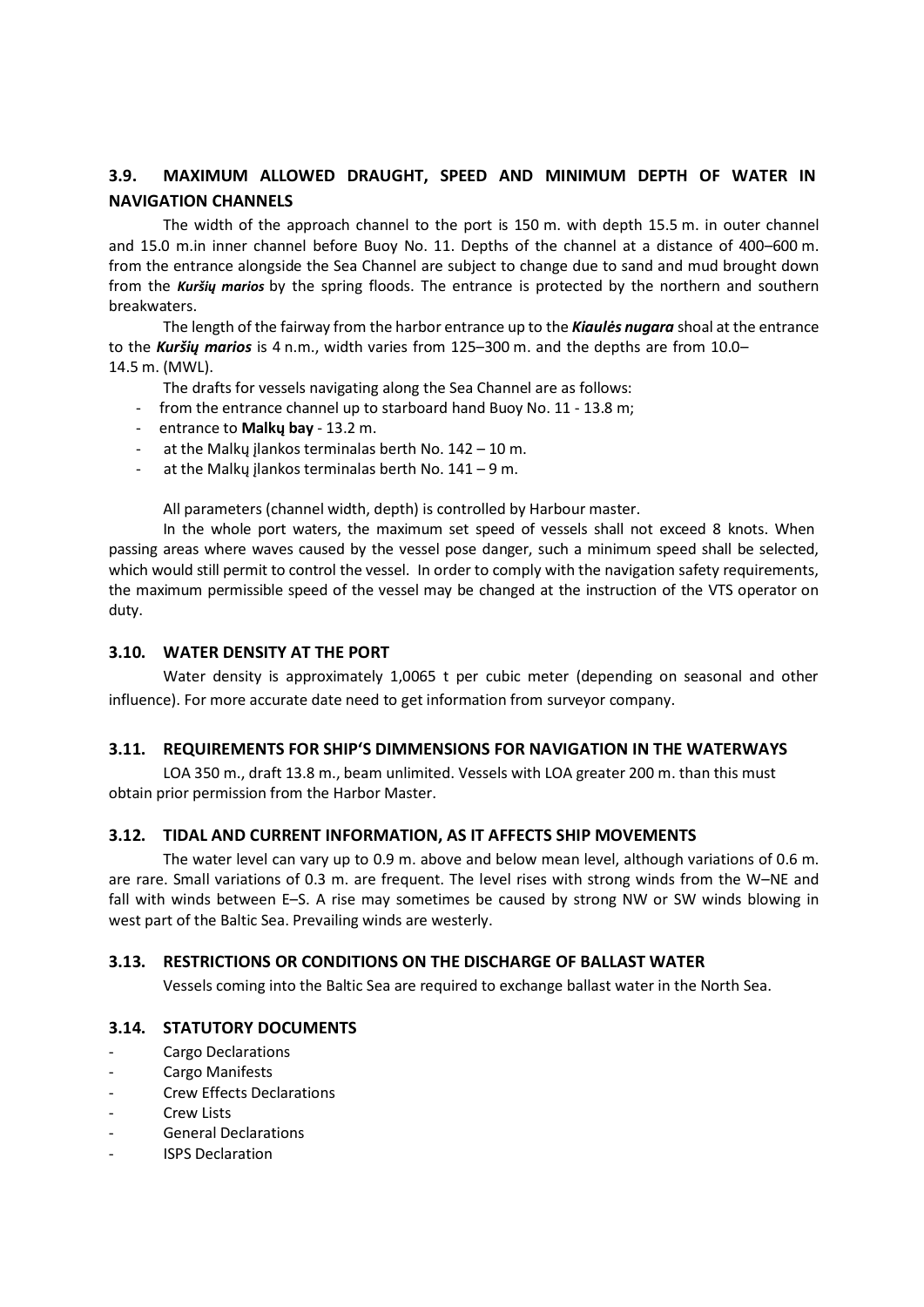- List of Ship's Certificates (date of validity)
- Maritime Declaration of Health
- Passenger Lists
- Ship Sanitation Control (Exemption) Certificate
- Stores Lists

## 3.15. INFORMATION ON WASTE RECEPTION FACILITIES IN THE PORT

Removal charges of waste oil disposal and garbage collected from last port of call are included in port dues.

## 4. TERMINAL INFORMATION

## 4.1. TECHNICAL DATA ON THE BERTHS LOADING AND UNLOADING EQUIPMENT

| Equipment type        | Cargo type         | Max. loading rate t/24 hours | Max. loading lines |
|-----------------------|--------------------|------------------------------|--------------------|
| Belt type ship loader | Bulk cargo (grain) | 9000                         |                    |
| Hydraulic crane       | Bulk cargo (grain) | 5000                         |                    |
| Hydraulic crane       | General cargo      | 6000                         |                    |

## 4.2. QUAY TECHNICAL DATA

| Quay No. | Total<br>(mooring)<br>length, m | operational Permissible maximum<br>quay vessel draft alongside<br>quay, m | Operational<br>(mooring)<br>quay length for allowed<br>maximum vessel draft,<br>m | Clearance, $m$ |
|----------|---------------------------------|---------------------------------------------------------------------------|-----------------------------------------------------------------------------------|----------------|
| 141      | 168                             | 9,0                                                                       | 168                                                                               | 1.0            |
| 142      | 267                             | 10,0                                                                      | 267                                                                               |                |

## 4.3. DEPTH OF WATER AT THE BERTH

Depth of water at the berth No.  $141 - 10$  m Depth of water at the berth No. 142 – 11 m

4.4. THE MINIMUM AND MAXIMUM SIZE OF WHICH THE TERMINALS FACILITIES ARE DESIGNED TO ACCEPT, INCLUDING THE MINIMUM CLEARENCE BETWEEN DECK **OBSTRUCTIONS** 

| Quay No. | Max. length, m | Max. width, m | Max. airdraft, m |
|----------|----------------|---------------|------------------|
| 141      | 180            | 28            |                  |
| 142      | 235            | 36            |                  |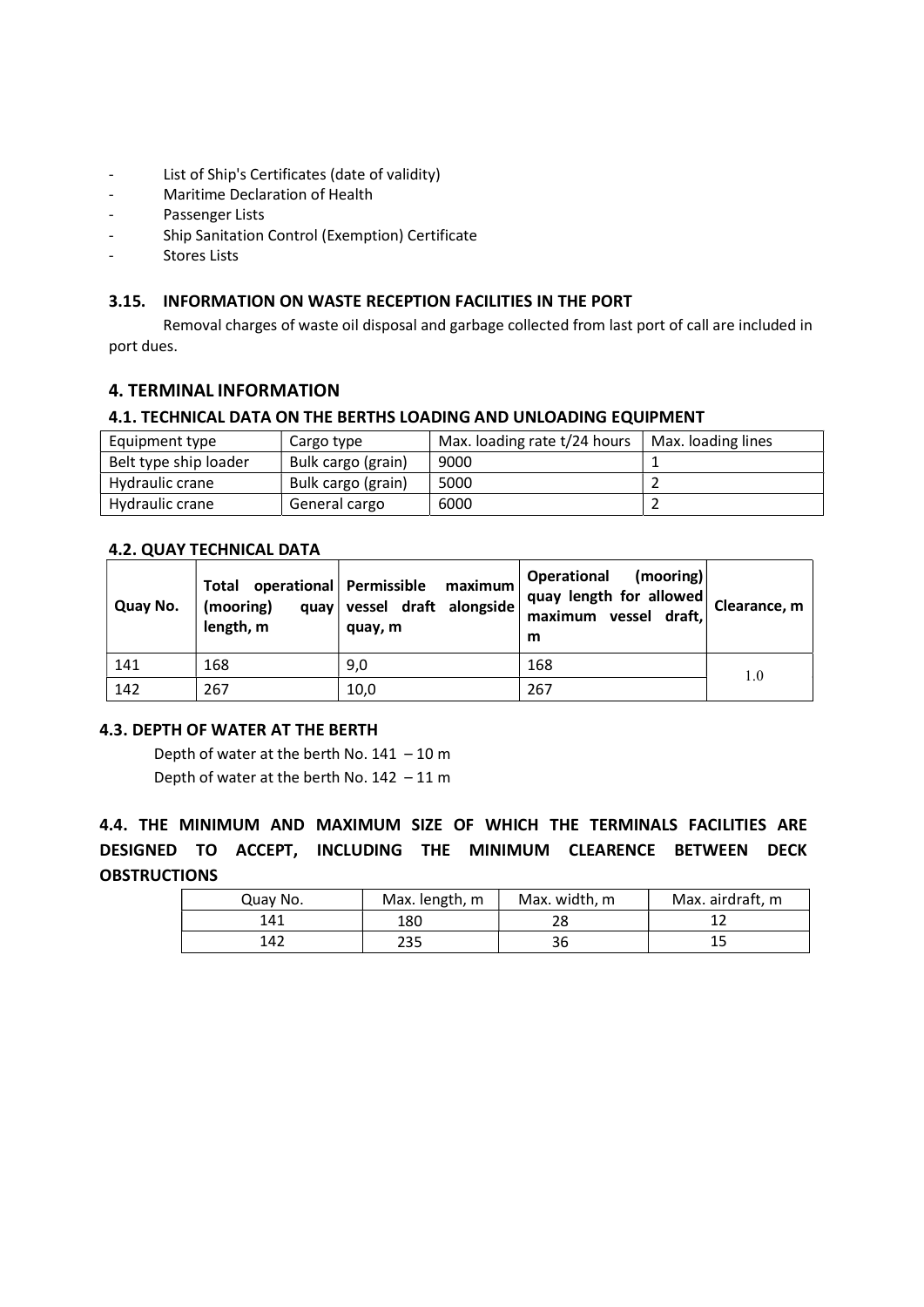#### 4.5. MOORING ARRANGEMENTS AND ATTENDANCE OF MOORING LINES

Mooring requirements are regalement in Klaipeda State Seaport Shipping Rules (www.porofklaipeda.lt/reuglations/level2/Laivybis-taisykles\_1/279). Vessel mooring shall be under control of the PCD and VTS according to the powers. It is forbidden for vessels, to moor at a berth without permission from the Port Dispatcher Office and VTS. Vessel's mooring lines on quay bollards are placed according to the instructions of pilot/ Port Authority. A vessel shall be moored with mooring lines or ropes for appropriate strength so that under all conditions it stays at the berth. It is prohibited to use different materials for one mooring line. Mooring line cannot be too slack or tight so that the vessel could not move during cargo operations and as a result – damage cargo loading devices and emergency situation. Maintaining and monitoring mooring lines during time on berth is responsibility of vessel Master.

#### 4.6. LOADING OR UNLOADING PROCEDURES AND COMMUNICATIONS

Loading or unloading procedures will be carried out in accordance with the loading/unloading plan provided by the vessel Master. Prior to starting work the following procedures must be completed:

- The plan must be agreed and signed by both terminal Stevedore and the vessel Master;
- A ship/shore safety check sheet must be completed between terminal Stevedore and the vessel Master;
- Prior to discharge the vessel Master must provide the terminal with completed cargo information form. During discharge, trimming will take place as required both by hand and mechanical plant. On completion of work all holds will be cleaned and or trimmed to the Master's satisfaction.

Communications: Principal contact for the vessel Master during operations will be the terminal Stevedore who maintains contact with the loading/unloading equipment operator and the Signalman. Terminal cargo complex contact information is in paragraph No. 2.3.

# 4.7. CARGO WEIGHT DETERMINATIONS BY WEIGHT-METER AND DRAUGHT SURVEY

It is the responsibility of the vessel Agent to organize the attendance of Cargo Surveyor, prior to, and on completion of, cargo handling. Terminal operations will start after the draft survey has been completed and instruction to start has been issued by the Surveyor.

Cargo weight is determined by Terminal bunker scales or weight bridge.

#### 4.8. CONDITIONS FOR ACCEPTANCE OF COMBINATION CARRIERS

Before discharging, a valid gas-free certificate must be handed over to their Terminal. If vessel is sailing with indemnity before discharging, a valid certificate of indemnity must be handed over to Terminal.

#### 4.9. ACCESS TO AND FROM SHIPS AND BERTHS OR JETTIES

The means of Access between the ship and the quay must be safe and legal, and may be provided by vessel. It consists of an appropriate gangway or accommodation ladder with a properly fastened safety net underneath it.

It is not allowed to have a watchman positioned underneath working crane.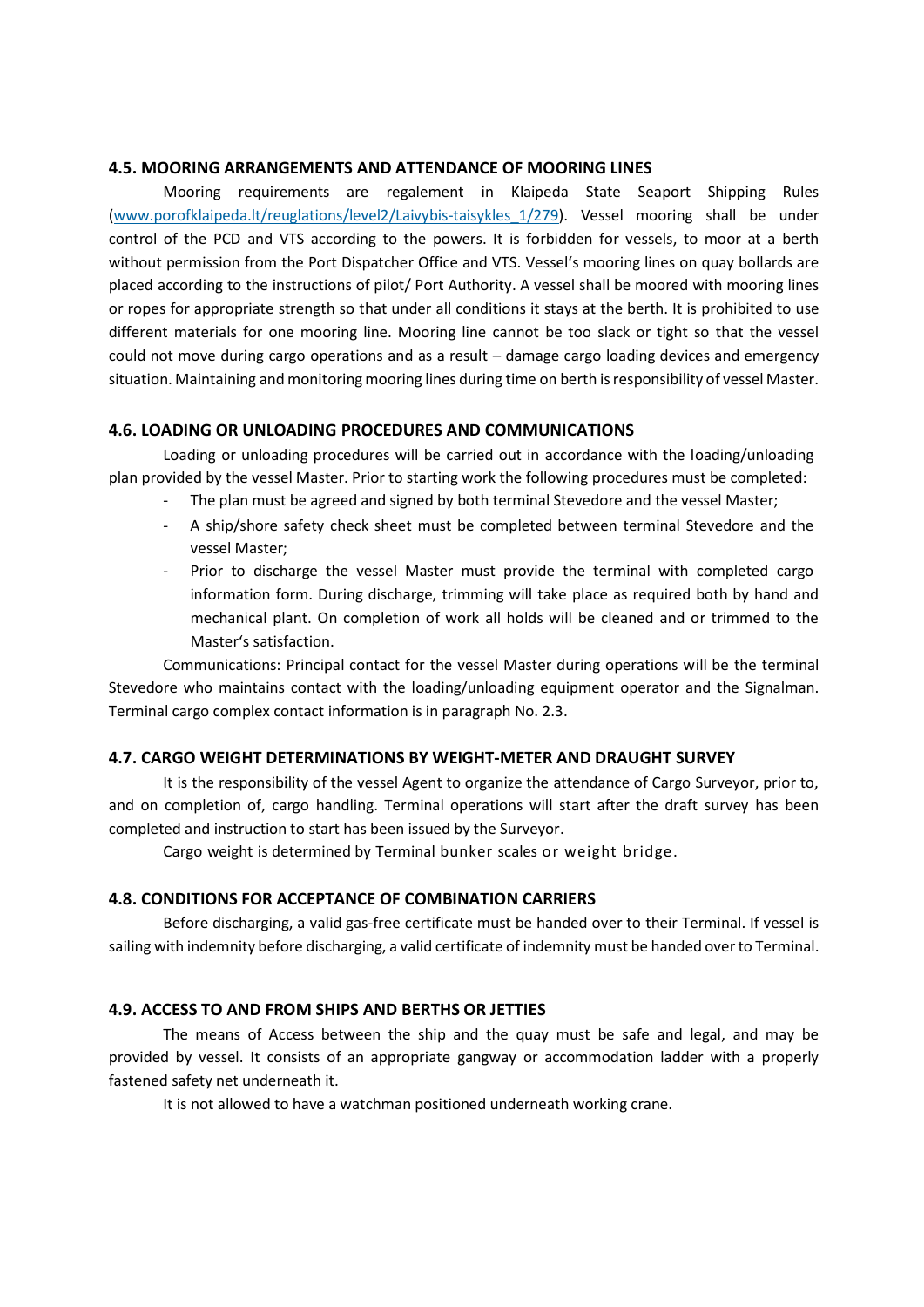#### 4.10. TERMINAL EMERGENCY PROCEDURES

In an event of an emergency (dire, pollution or other kinds of accident) the vessel should contact Emergency Response Centre (112), PCD Dispatcher – Coordinator (mobile: +370 612 54144; and Terminal shift master (+ 370 609 80822). Other emergency contacts are in paragraph No. 2.2.

Terminal the primary form of emergency communication with vessels are by phone. Secondary communication is directly verbal.

## 4.11. DAMAGE AND INDEMNITY ARRANGEMENTS

In case of damage to the vessel the ships representative(s) should present a damage report to the Terminal stevedore. The Terminal stevedore will note his receipt of the document. Terminal stevedore will size up the damage and determine if there is any damage to the vessel and/or cargo and will consider the relevant action. In case of needed repairs, the Terminal stevedore will order the repair crew.

## 4.12. LANDING LOCATION OF ACCOMMODATION LADDER

The gangway or accommodation ladder should be positioned so that it is not underneath the path of cargo in loaded or unloaded and doesn't obstruct ship loader or hydraulic cranes. It should be well illuminated during dark hours. A lifebuoy with a heaving line should be available on board the ship near the gangway. It is the vessel Master's responsibility for insuring the safe positioning of the accommodation ladder throughout the vessels time on berth.

## 4.13. INFORMATION ON WASTE RECEPTION FACILITIES AND THE TERMINAL

Waste disposals must be organized by the vessel or their agent according to Klaipeda Port Waste Management Plan (http://www.portofklaipeda.lt/regulations/level2/Klaipeda-uosto-atliekutvarkymo-planas\_1/279). The ships, through their agents, request for collection of waste. The ship's agent is a central chain, which receives/submits all ship's documents. Information about ship-generated waste shall be submitted 24 hours prior to the ship's arrival to the dispatcher's office of the port. The waste is delivered in the following ways, depending on the type and amount of waste:

- cargo residues, such as ballast and tank wash water, are delivered directly to the operator of oil terminals;

- ship-generated waste is delivered by ship or collected by an operator (a service rendering company(-ies), with which the Seaport Authority has signed a contract for sanitary service of the port, and which shall ensure arrangement of collection, cleaning and disposal of the ship generated waste and adequacy of port reception facilities.

#### 4.14. TERMINAL REGULATIONS

#### Prohibited:

- Smoking and open flame in Terminal territory. Smoking is allowed only in special market areas.
- Taking picture or filming without permission of the Terminal;
- Alcohol and drugs in Terminal territory;
- Bringing guns, explosives and pyrotechnics;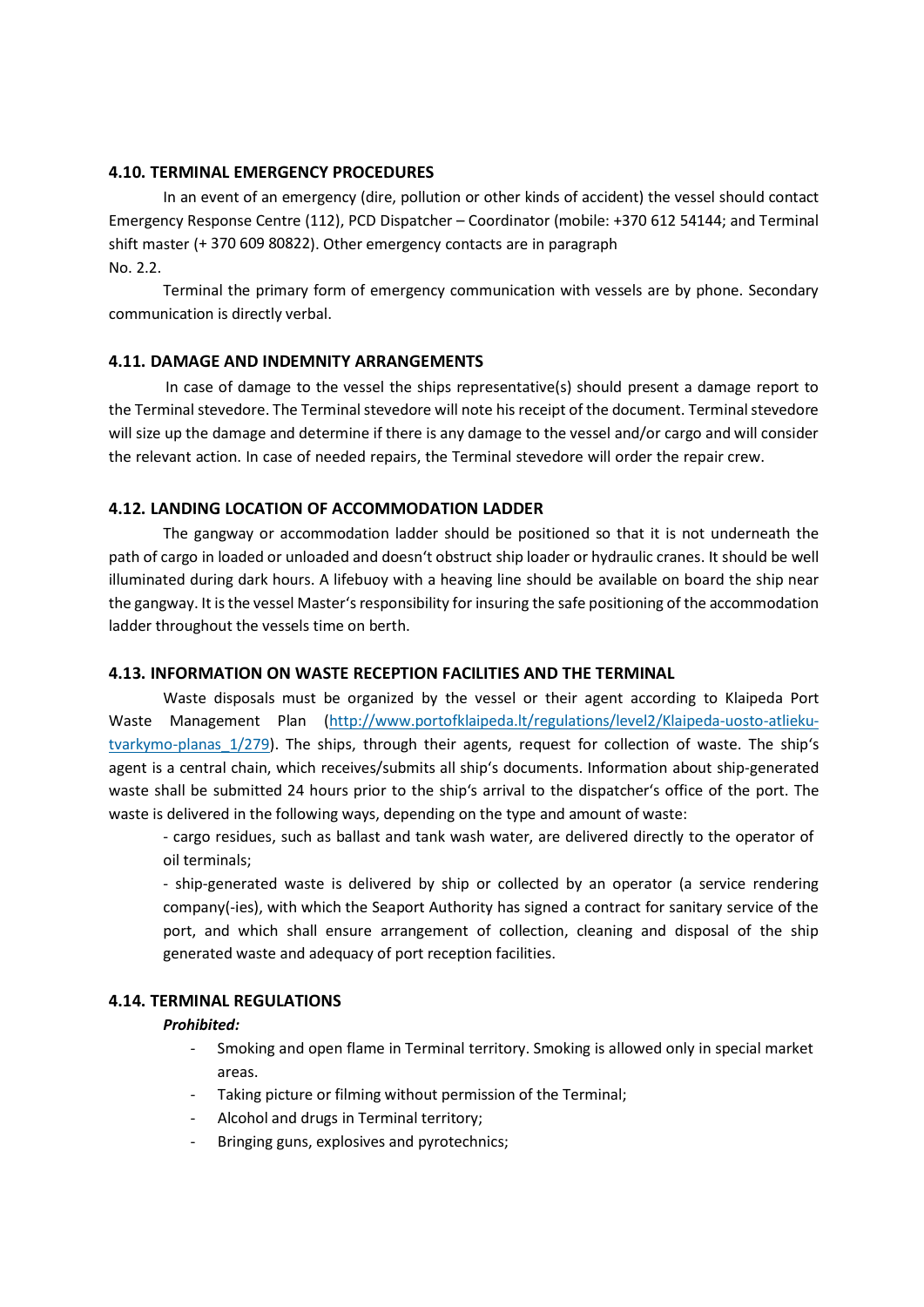- Carrying out tangibles without permission;
- Entering loading areas or passing underneath operating crane;
- Walking on terminal, except long side by quay;
- Fireworks without harbor master and terminal shift master permission;
- Use of Terminal instruments, tools, vehicles and other machinery;
- Break or damage Terminal property.

#### Personal protection

- Wearing helmet and reflective safety vest (or reflective work clothes) in Terminal territory;
- Do not touch, smell, taste chemicals or fertilizers;
- Do not leap of ladders or stairs. Climb them carefully, hold on to the railing.

## Environmental requirements

- Follow all the necessary environmental requirements and take all possible measures to avoid pollution of the environment;
- Operate only technically good vehicles and equipment;
- Waste of polluted water from deck and accommodation is forbidden and will be penalized.